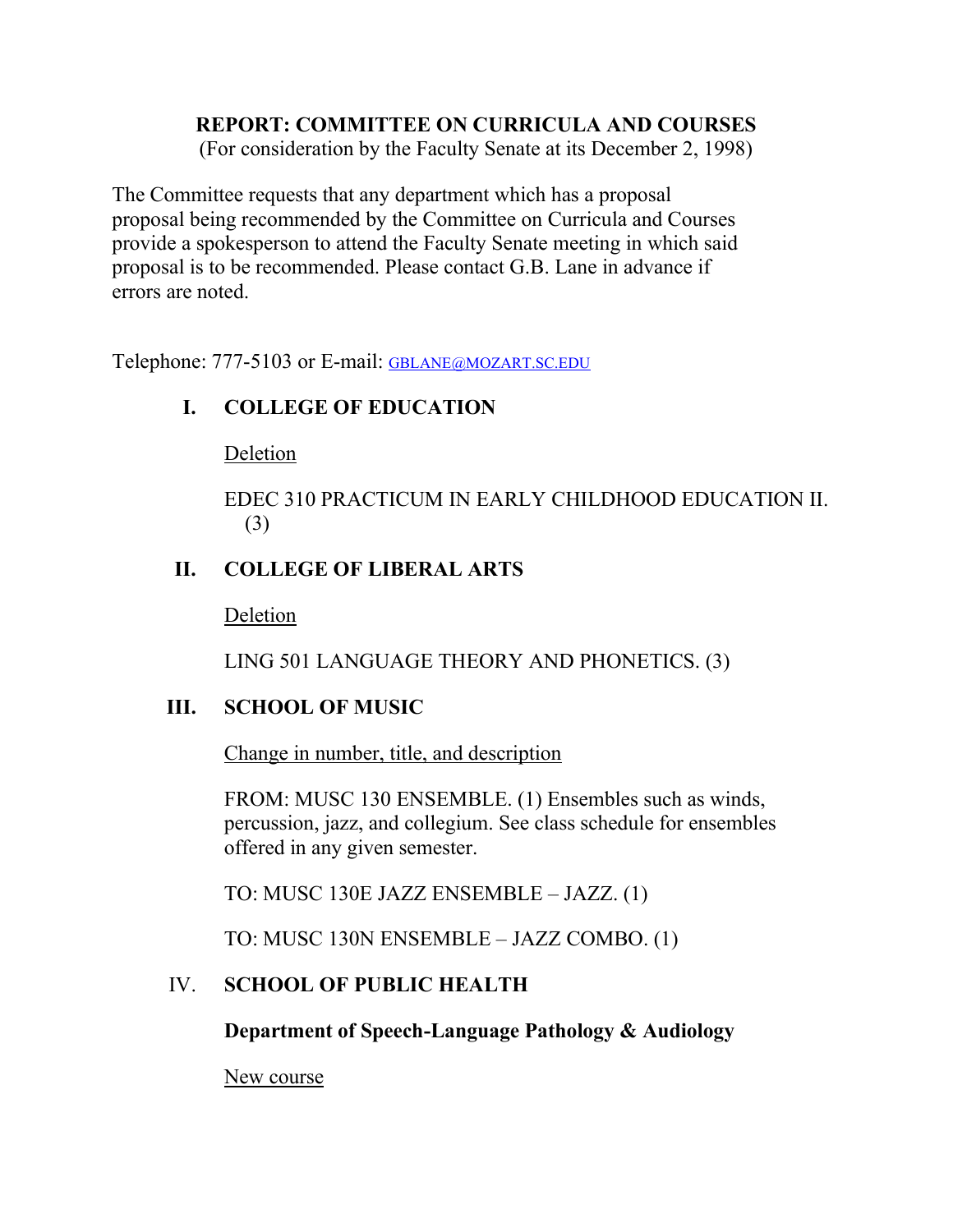SPAD 507 LANGUAGE THEORY AND PHONETICS. (3) (Prereq: permission of instructor) Study of language theory and international phonetics. alphabet transcription.

## V. **COLLEGE OF SCIENCE AND MATHEMATICS**

#### **Department of Physics and Astronomy**

Change in curriculum, University Bulletin, pages 225-226

## **VI. Experimental courses: For the Senate's information.**

### **College of Pharmacy**

PHRM 611X ALTERNATIVE MEDICINE. (2) Origin and use of homeopathic, herbal, and other alternative medicines. Two lectures per week.

# **University 101**

UNIVERISTY 290X RESIDENTIAL COLLEGE SEMINAR. (1) A series of interdisciplinary discussions for residential college students on themes in past and contemporary cultures.

### VII. **May Session Courses – For Senate's information.**

# **A. College of Criminal Justice**

CRJU 571M COMPARATIVE CRIMINAL JUSTICE SYSTEMS. (3) The analysis of international criminal justice systems. Emphasis upon legal foundations, current structures, and strategies of crime control.

# **College of Education**

# **A. Department of Educational Psychology**

Counselor Education (EDCE)